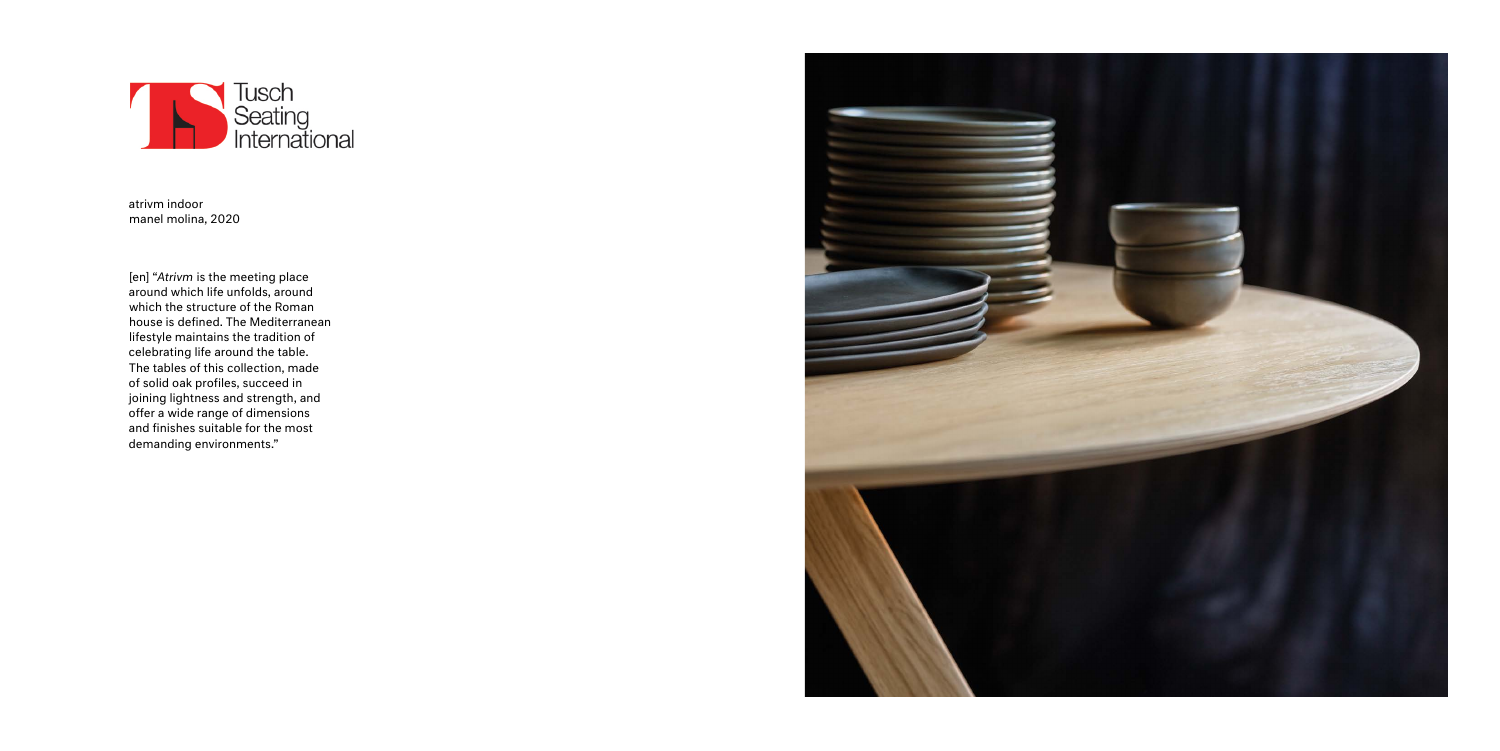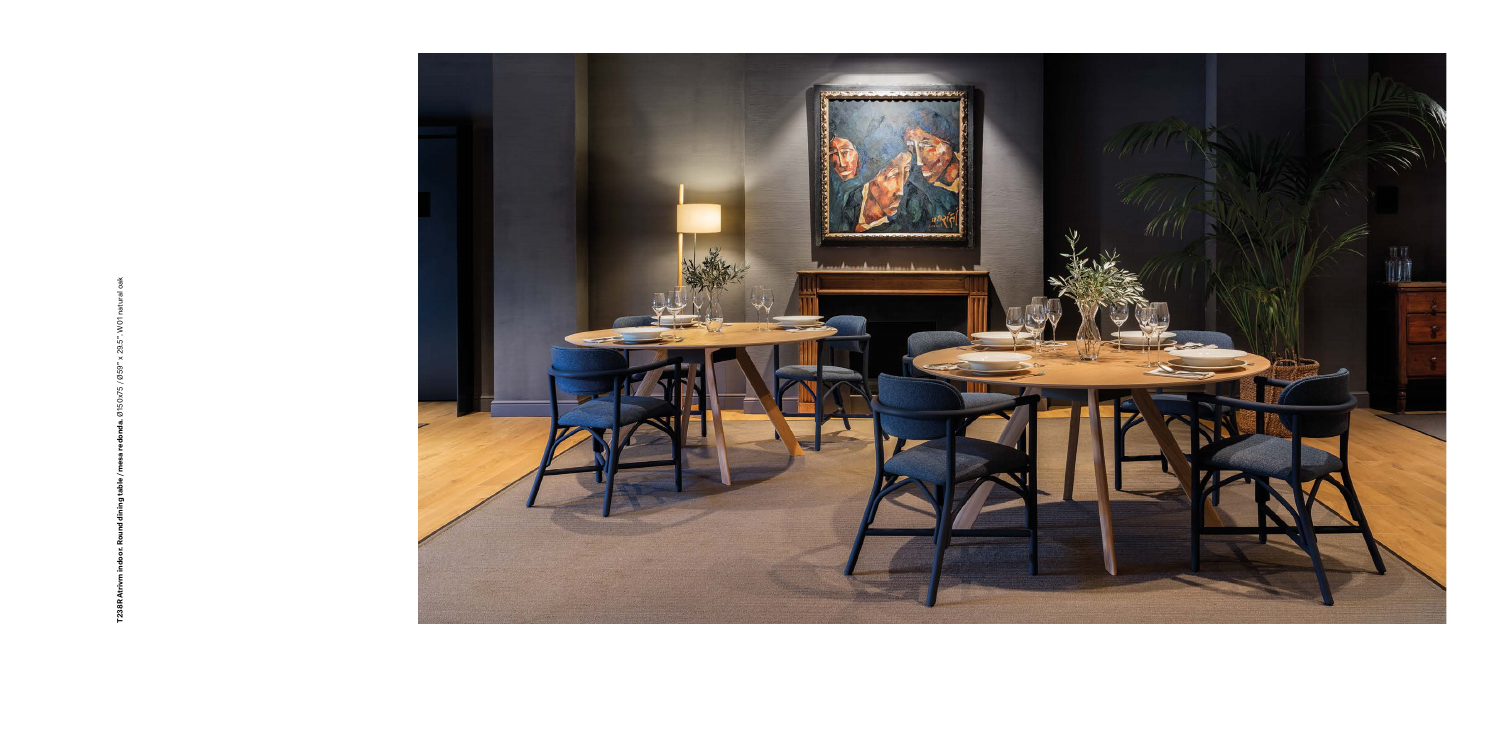

T220 295 Atrivm indoor. Rectangular dining table / mesa rectangular. 295x98x75 / 116.25" x 38.5" x 29.5". W02 white stained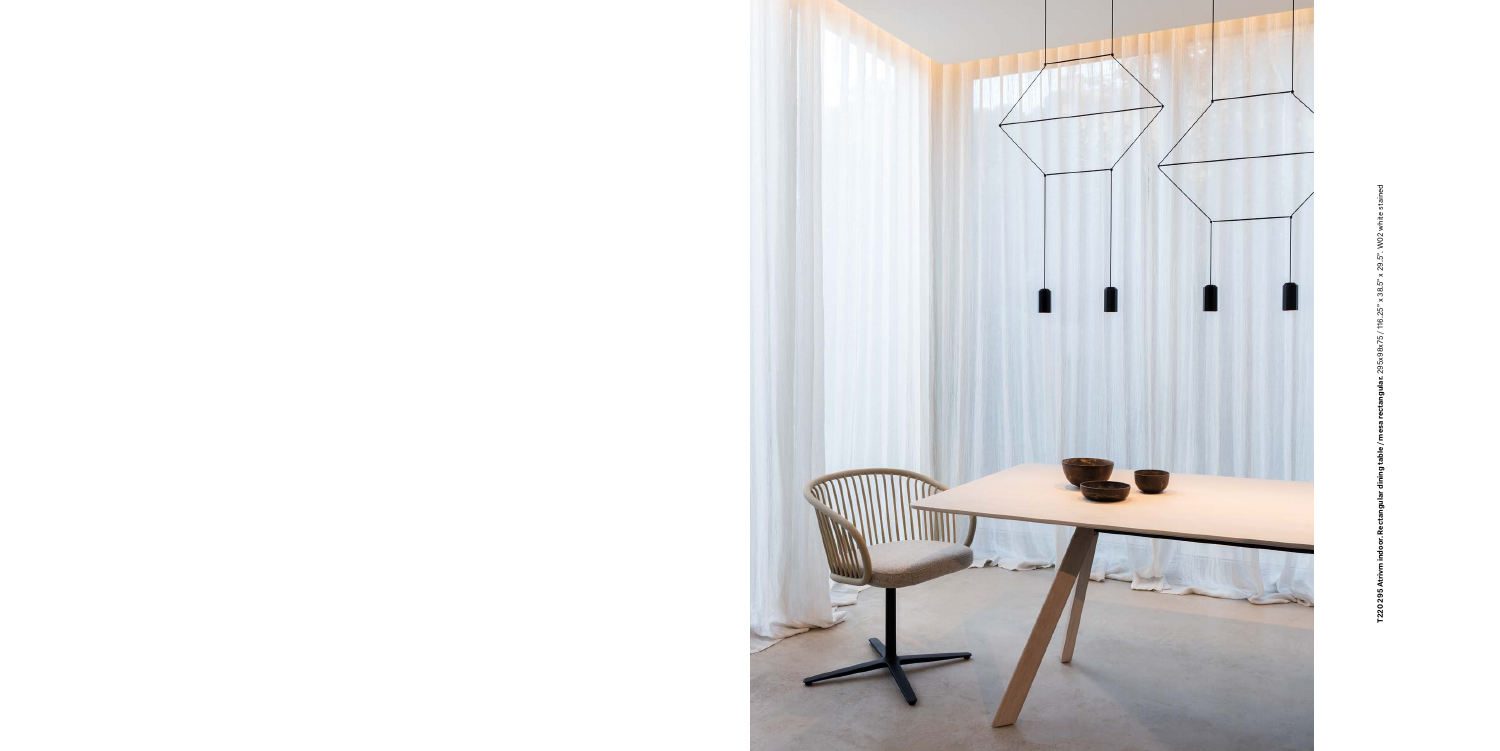